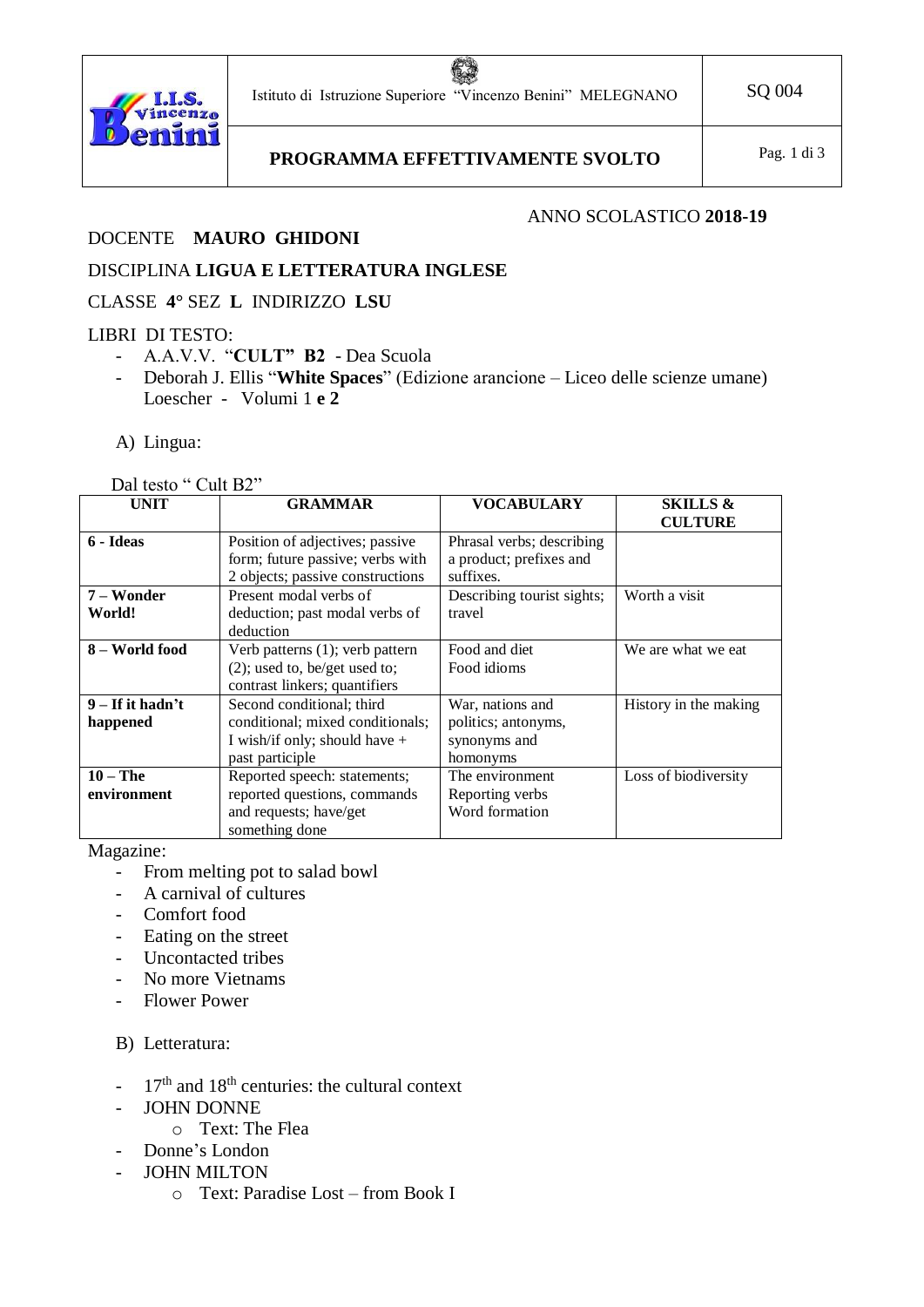Istituto di Istruzione Superiore "Vincenzo Benini" MELEGNANO | SQ 004



PROGRAMMA EFFETTIVAMENTE SVOLTO Pag. 2 di 3

- The Rise and Development of the Novel
- DANIEL DEFOE
	- o Robinson Crusoe: complete reading of an abridged version of the novel
		- **•** Text one from chapter 7
		- Text  $Two$  from chapter  $8$
		- Text Three. From chapter 25
- JONATHAN SWIFT
	- o Gulliver's Travels
		- Text: from Part IV, Chapter I
- HENRY FIELDING
	- o Text: from Book IV, Chapter 13
- (fotocopia) Tom Jones: narrative technique, the plot, a moral essay, characters, style.
	- o Text: The Birth of our Hero
- CULTURE FOR SOCIAL SCIENTISTS "WOMEN RIGHTS"
	- o A brief history of feminist literature Mary Wollstonecraft
		- Text One: A Vindication of the Rights of Women from Introduction
		- Text Two: A Vindication of the Rights of Women from Chapter 4
	- o Women and the Problem of Dependence
- The Sublime
	- o Text: E. Burke "The Sublime as the Source of Gothic Horror"
- The Gothic Novel
	- o Text: Ann Radcliff "Terror"
- Romantic vs Augustan writers
- The English Romanticism: new sensibility; concept of nature; cult of the exotic; Ossianic poetry; Graveyard poetry; features of the romantic poetry, imagination; romantic poet; first generation; second generation; features of the gothic novel.
- WILLIAM BLAKE
	- o Text one: "Echoing Green"
	- o Text two: "The Garden of Love"
- Blake's vision of life
- WILLIAM WORDSWORTH
	- o Text one: "I wandered lonely as a cloud"
	- o Text two: "I travelled among unknown men"
- The manifesto of English Romanticism
- SAMUEL TAYLOR COLERIDGE
	- o Text: "The Rime of the Ancient Mariner"
- The story of Biographia Literaria
	- o Text. "Biographia Literaria: from Chapter 4"
- PERCY BYSSHE SHELLEY
	- o Text: "Ozymandias"
- Egyptomania
- CULTURE FOR SOCIAL SCIENCE: CHILDHOOD
	- o A special time of life: Émile.
	- o Blake: "Infant Joy"